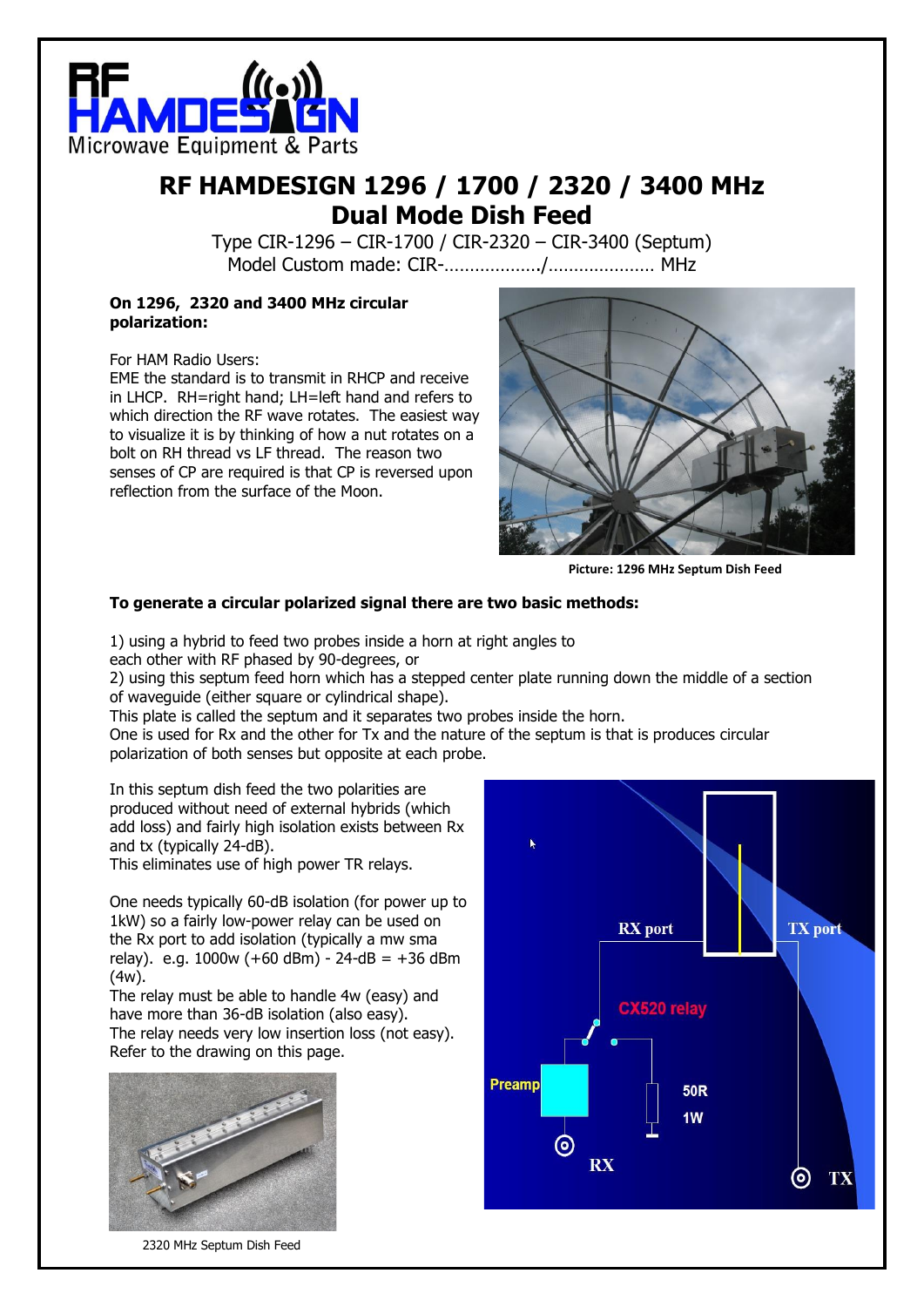#### **How does a Dual Mode Circular Dish feed Work ?**

The RX and TX ports are tuned to ordered frequency. it is recommended to fine tune the dish feed after you placed the feed in front of the dish, but if you prefer it can be done by use of a scalar network analyzer to setup the ports for minimum VSWR.

At the picture right you can see how the Dish feed is build and uses the inside parts of the wave guide.



#### **Add a scalar ring ?**

A scaler ring is really a choke ring and used to control RF fields at the mouth of the horn. It can be used on this septum feed. Typically, it is needed for dishes  $\langle f/d = 0.40 - 0.45 f/d =$  focal distance/diameter and is a measure of how deep a dish is)

This means, when you ordered a RF HAMDESIGN Dish, you do NOT have to add a scalar ring.

#### **Ready to use:**

This Circular Dual Mode Dish feed is ready to use, it is tuned to the ordered frequency @ max return loss in free space (typical: >35dB 1296MHz / >27dB 1700MHz / >30dB 2320MHz / 27dB 3400MHz). (Refer attached measurement report). The marked ports are based on the dish feed being placed in front of the dish.

Important note: Add a extra relay to the RX Port, when TX comes in, this relay must be switched to 50ohm ground.

| <b>Description</b>                    | <b>1296 MHz</b>                           | <b>2320 MHz</b>       | 3400 MHz              | <b>1700 MHz</b>       |
|---------------------------------------|-------------------------------------------|-----------------------|-----------------------|-----------------------|
| Return loss RX / TX port              | $>35$ dB                                  | $>30$ dB              | $>27$ dB              | >27 dB                |
| Isolation $RX \leq$ TX port           | $> 20$ dB                                 | $> 20$ dB             | $>20$ dB              | $>20$ dB              |
| Weight Circular dish feed             | $2.9$ Kg                                  | 1.1 Kg                | 0,570 Kg              | 1,8 Kg                |
| Weight Available dish feed<br>bracket | $2.9$ Kg                                  | 1.0 <sub>Kq</sub>     | 1.0 <sub>Kq</sub>     | $1.6$ Kg              |
| RF Power N-Connector /<br>7/16-DIN    | 1000W / 1800W                             | 700W / 1000W          | 500W                  | 800W                  |
| Connector RX / TX                     | N-Connector Female<br>(option 7/16 DIN F) | N-Connector<br>Female | N-Connector<br>Female | N-Connector<br>Female |

#### **Specifications Circular Dish Feed**

**Dish Feed Focus Point position:** The phase center of the feed should be at the focal point of the dish. After that you can try tuning the feed for SWR if it's excessive. Very small changes in feed position may not have a huge effect on gain/efficiency because neither the phase center of the feed nor the position of best focus for the dish are mathematically small points and are a function of several factors including the wavelength. It is a good option to move the dish feed point a little bit (maybe wavelength/10 / steps) if that helps the SWR, but SWR isn't the parameter that tells you when you have best focus (max gain/efficiency).

So putting the phase center of the feed at the focal point of the dish is the first step. If you peak for example to sun noise or other signal source on Rx you should be very close to that position. Then tweak and see what effect the tweaks have on SWR/performance.

With the RF HAMDESIGN septum feed you can easily tune the Tx port for best SWR with the feed on the dish by use of the optional mounting bracket CLX-0X.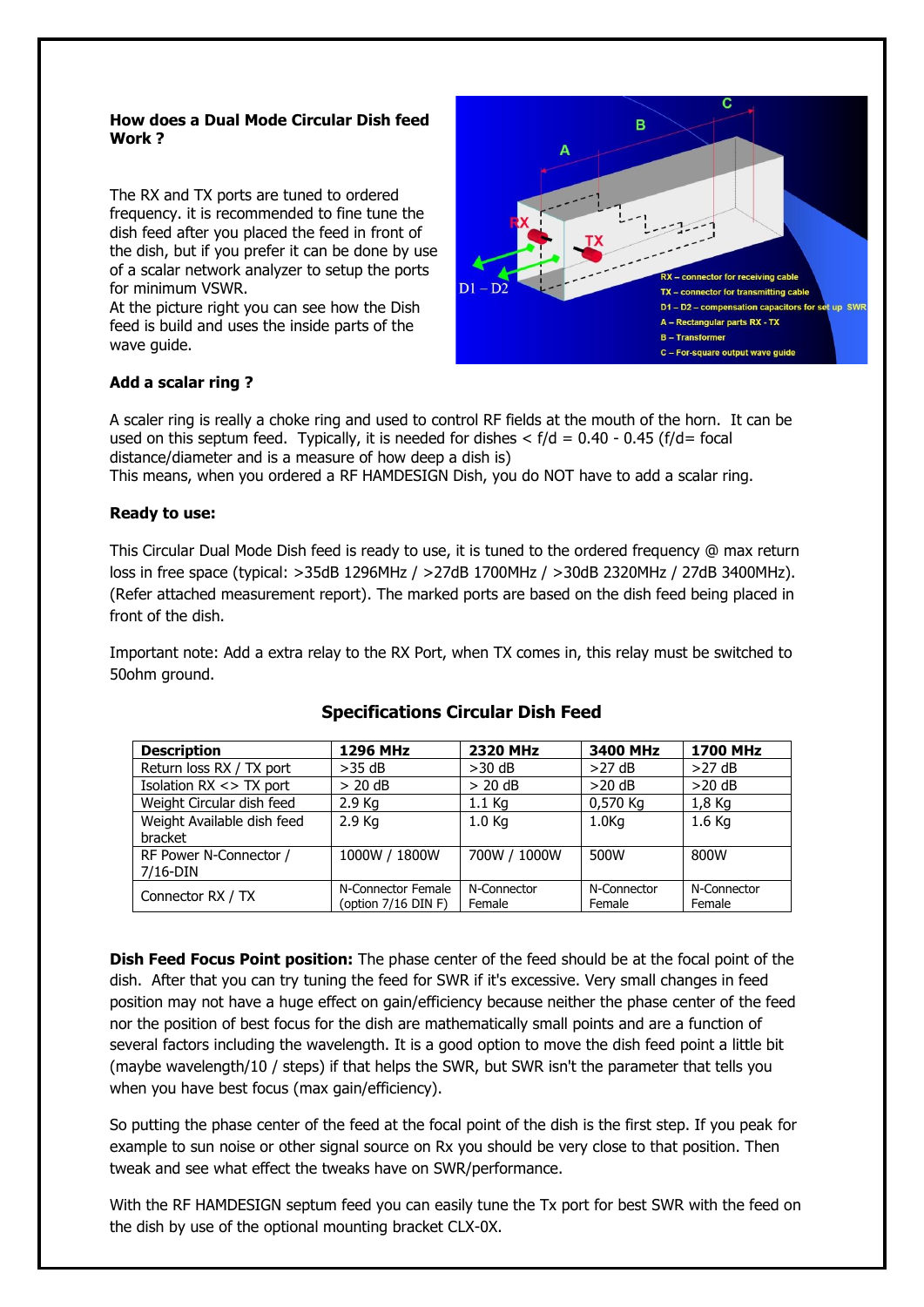#### **Dish Feed Mounting Bracket CLX-0X:**

RF HAMDESIGN can offer you a CNC Milled dish feed bracket for all RF HAMDESIGN Septum Dish feeds which can used to mount the dish feed in front of the dish. When the dish feed is mounted in the bracket, you can slide easy the dish feed forwards / backwards to find the max gain / distance for you dish. (Picture below CLX-05 and CIR-1296)





#### **Picture right:**

3M0 RF HAMDESIGN Mesh DISH and CLX-05 Bracket placed on our Tri-Pod model STR-04